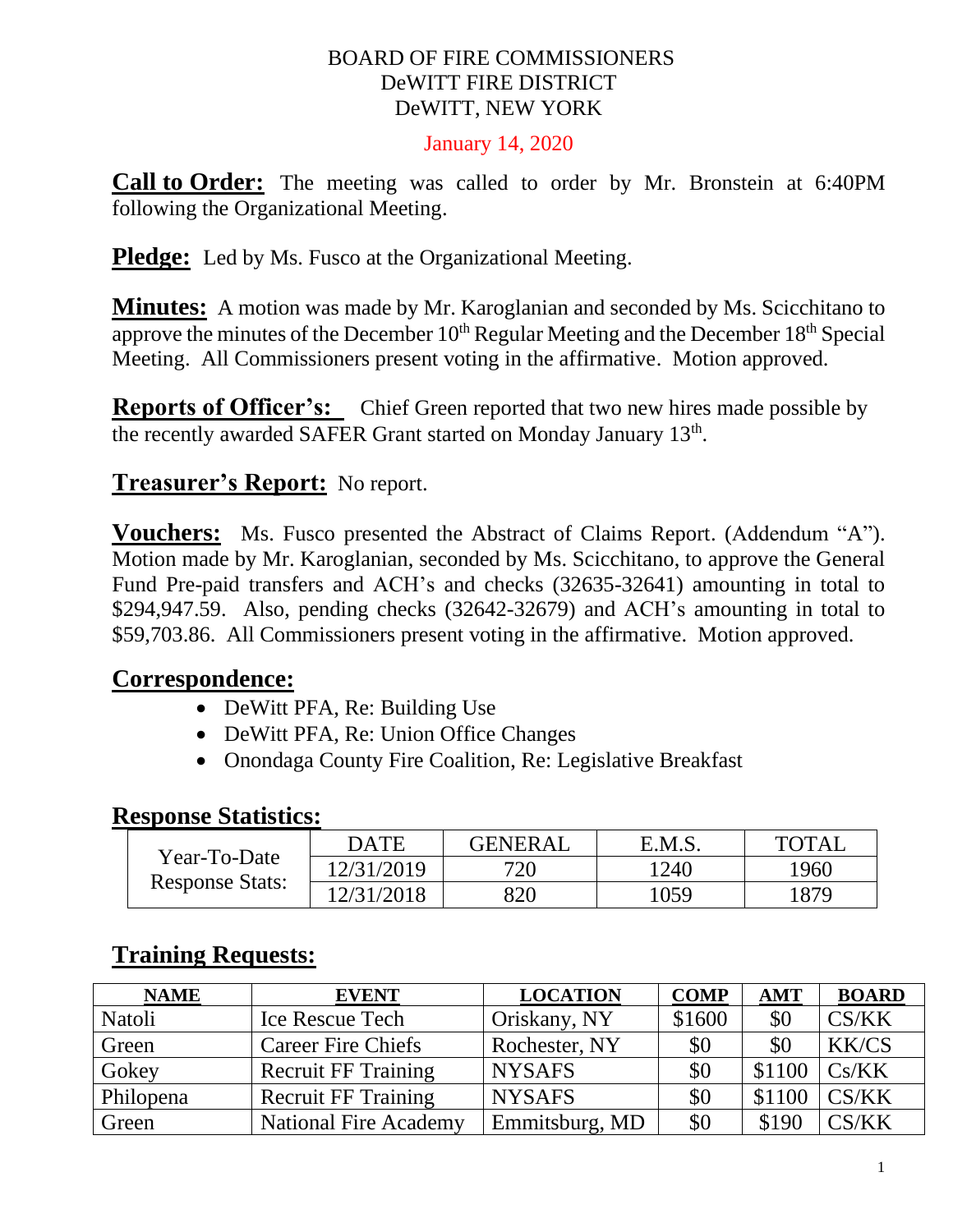# **COMMITTEE REPORTS:**

**Apparatus and Equipment:** Chief Green reported that he distributed an itemized cost breakdown to letter and stripe the new C2 vehicle.

**Buildings and Grounds:** No report.

**Finance:** No report.

**Long-Range Planning:** No report.

**Personnel/Staffing**: No report.

**Legal:** No report.

# **NEW BUSINESS:**

# **Building Use:**

A motion was made by Ms. Scicchitano, seconded by Mr. Karoglanian, to approve a building use request from the DeWitt PFA to use the large meeting room and Training Room to host their annual blood drive with the Red Cross on March 7, 2020 from 8AM to 4PM, with no deposit required. All Commissioners present voted in the affirmative. Motion approved.

# **New MDT:**

Chief Green presented a quote to purchase a new Rhino Tab tablet including all necessary hardware to install and a 5-year warranty from Patrol PC under a previous request for quotes. A motion was made by Mr. Karoglanian and seconded by Ms. Scicchitano to approve the purchase at a cost of \$5,040. All Commissioners present voted in the affirmative. Motion approved.

# **Medications and Disposable Supplies:**

Chief Green presented a proposal to purchase various medications and disposable medical supplies from Bound Tree Medical in the amount of \$1,489.64. A motion was made by Mr. Karoglanian and seconded by Ms. Scicchitano to approve the purchase. All Commissioners present voted in the affirmative. Motion approved.

# **New Lockers:**

Chief Green reported that with the addition of new personnel, there is a need for more lockers in the men's locker room. He presented a proposal to purchase 4 new lockers from Grainger at a total cost of \$1,402.00. A motion was made by Mr. Karoglanian and seconded by Ms. Scicchitano to approve the purchase. All Commissioners present voted in the affirmative. Motion approved.

# **Needle Replacement:**

Chief Green presented a proposal to purchase needles from TeleFlex to replace expired supplies in the amount of \$1,100. A motion was made by Mr. Karoglanian and seconded by Ms. Scicchitano to approve the purchase. All Commissioners present voted in the affirmative. Motion approved.